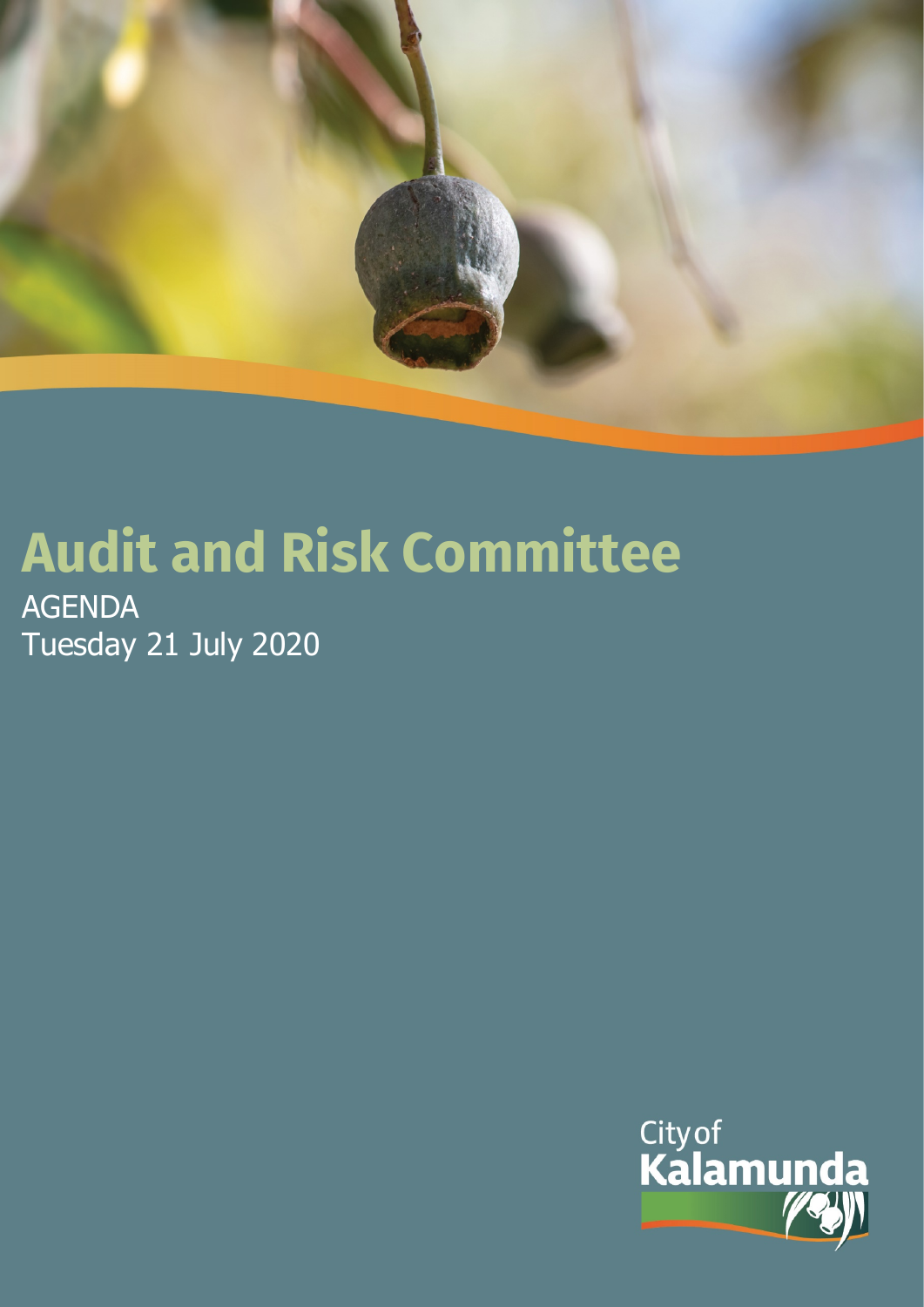# NOTICE OF MEETING AUDIT & RISK COMMITTEE

Dear Councillors

Notice is hereby given that the next meeting of the Audit & Risk Committee will be held in the Council Chambers, Administration Centre, 2 Railway Road, Kalamunda on Tuesday 21 July 2020 at 6.30pm.

Rhonda Hardy Chief Executive Officer 16 July 2020

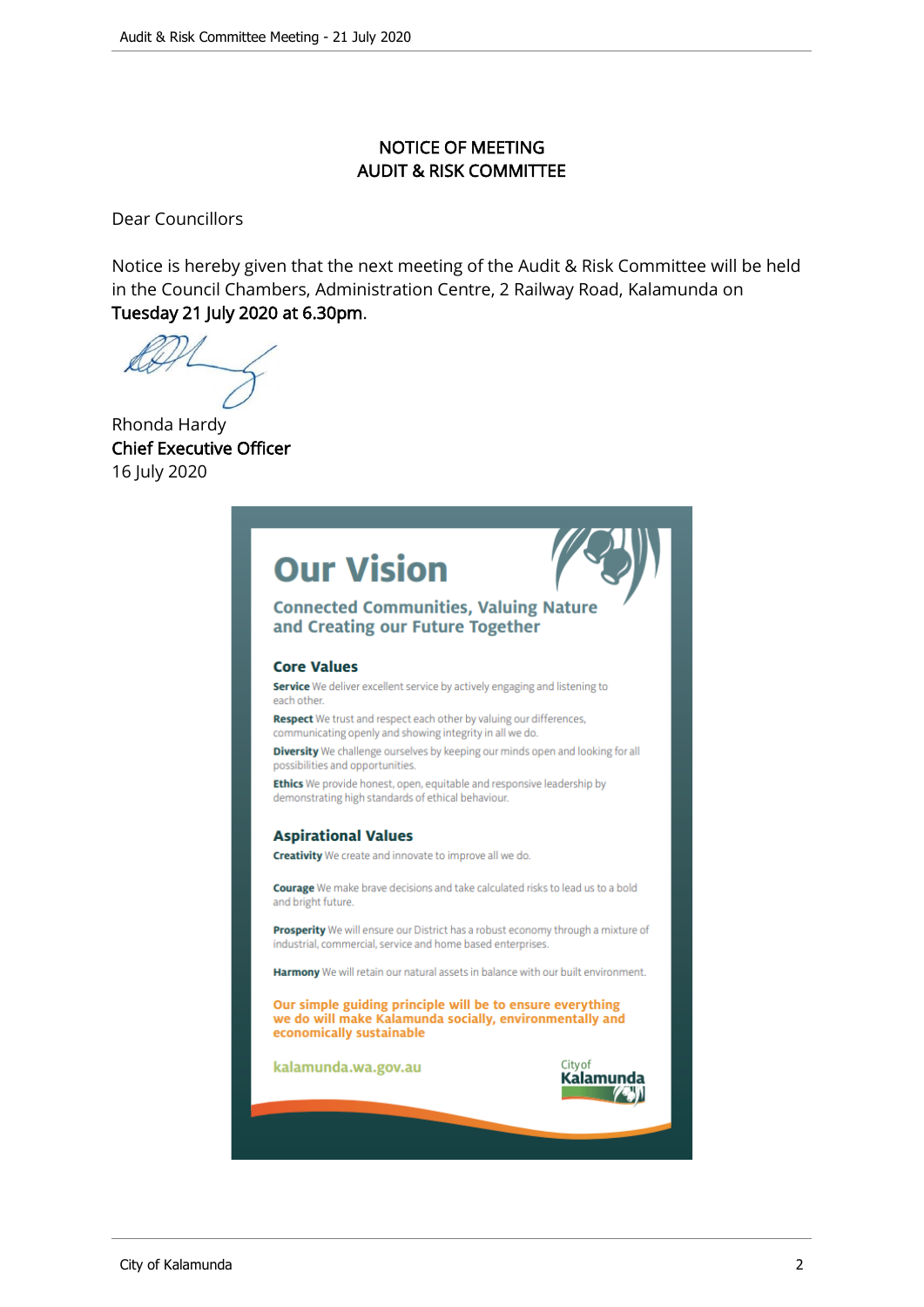# INFORMATION FOR THE PUBLIC ATTENDING COUNCIL MEETINGS

Welcome to this evening's meeting. The following information is provided on the meeting and matters which may affect members of the public.

If you have any queries related to procedural matters, please contact a member of staff.



# Council Chambers – Seating Layout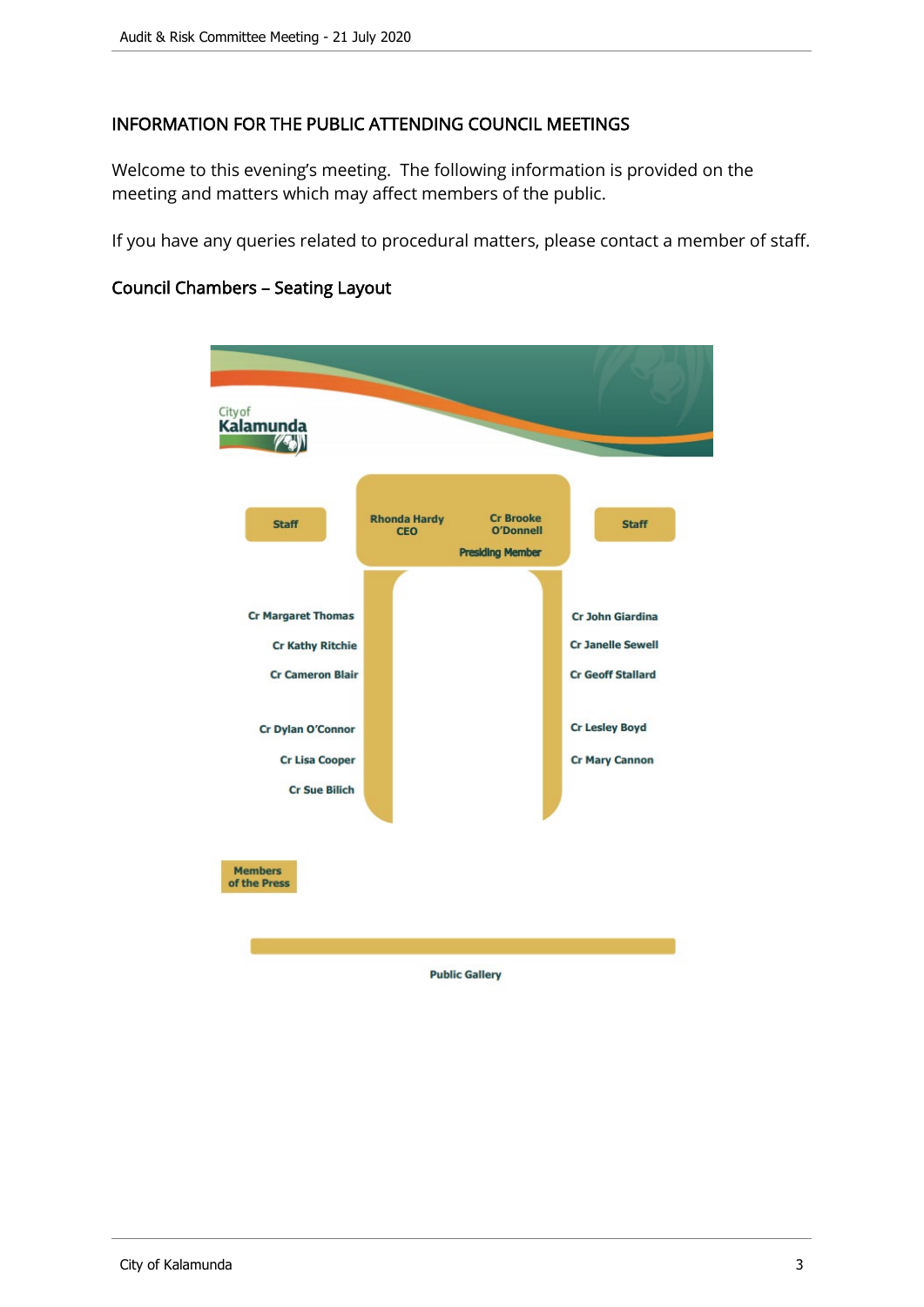# Audit & Risk Committee Meeting Procedure

- 1. Audit & Risk Committee has a membership of all Councillors.
- 2. The Committee makes recommendations only to Full Council (held on the fourth Tuesday of each month at 6.30pm)
- 3. All other arrangements are in general accordance with Council's Audit & Risk Committee Terms of Reference February 2013.

# Acknowledgement of Traditional Owners

We wish to acknowledge the traditional custodians of the land we are meeting on, the Whadjuk Noongar people. We wish to acknowledge their Elders' past, present and future and respect their continuing culture and the contribution they make to the life of this City and this Region.

# Emergency Procedures

Please view the position of the Exits, Fire Extinguishers and Outdoor Assembly Area as displayed on the wall of Council Chambers.

In case of an emergency follow the instructions given by City Personnel.

We ask that you do not move your vehicle as this could potentially block access for emergency services vehicles.

Please remain at the assembly point until advised it is safe to leave.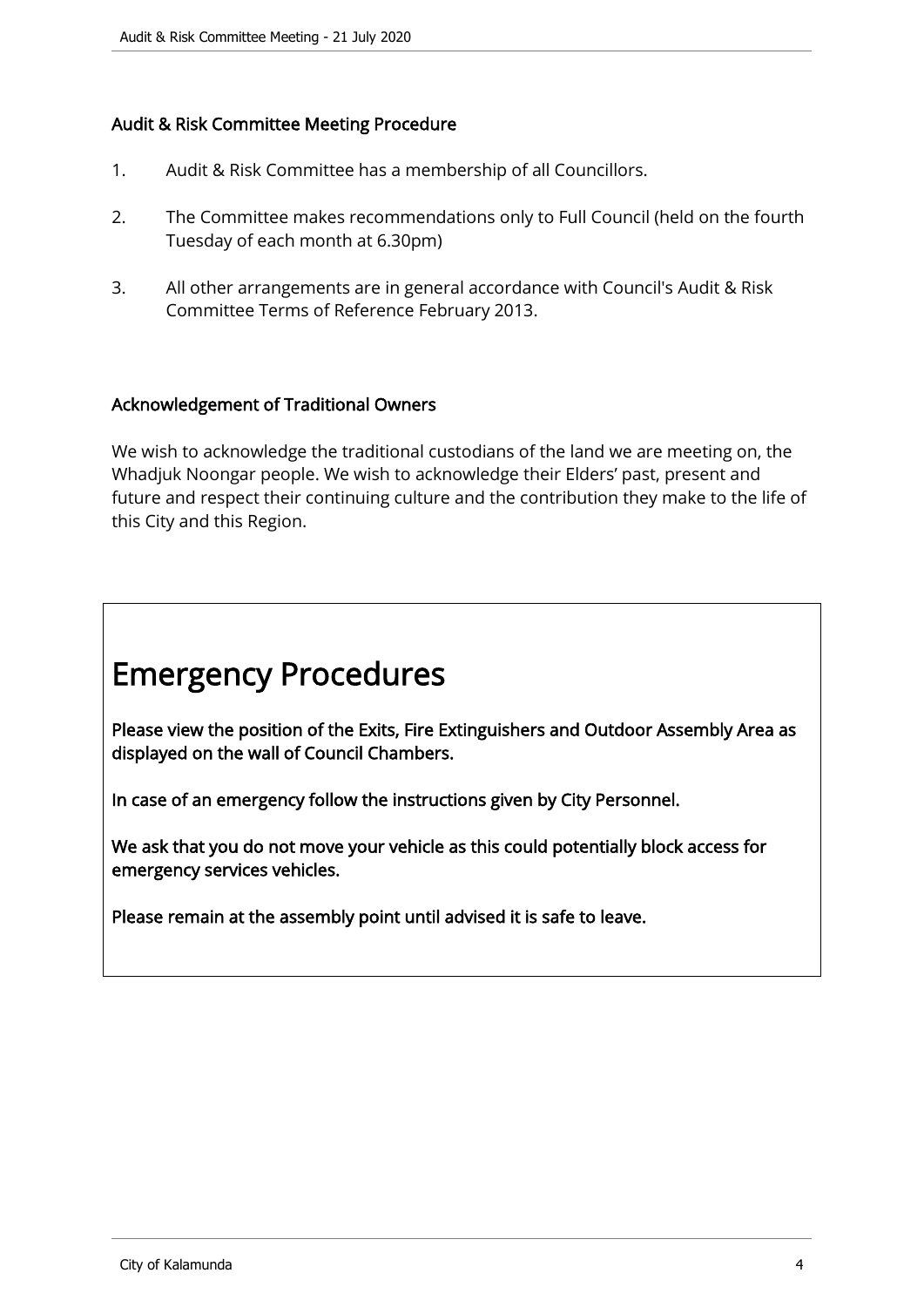# INDEX

| 1. |                                                                                       |
|----|---------------------------------------------------------------------------------------|
| 2. |                                                                                       |
| З. |                                                                                       |
| 4. |                                                                                       |
| 5. |                                                                                       |
| 6. |                                                                                       |
| 7. |                                                                                       |
| 8. |                                                                                       |
| 9. |                                                                                       |
|    | 9.1.                                                                                  |
|    |                                                                                       |
|    |                                                                                       |
|    | 9.1.3. Local Government (Audit) Regulations 1996 - Outcome of Regulation 17 Review 18 |
|    |                                                                                       |
|    |                                                                                       |
|    |                                                                                       |
|    |                                                                                       |
|    |                                                                                       |
|    |                                                                                       |
|    |                                                                                       |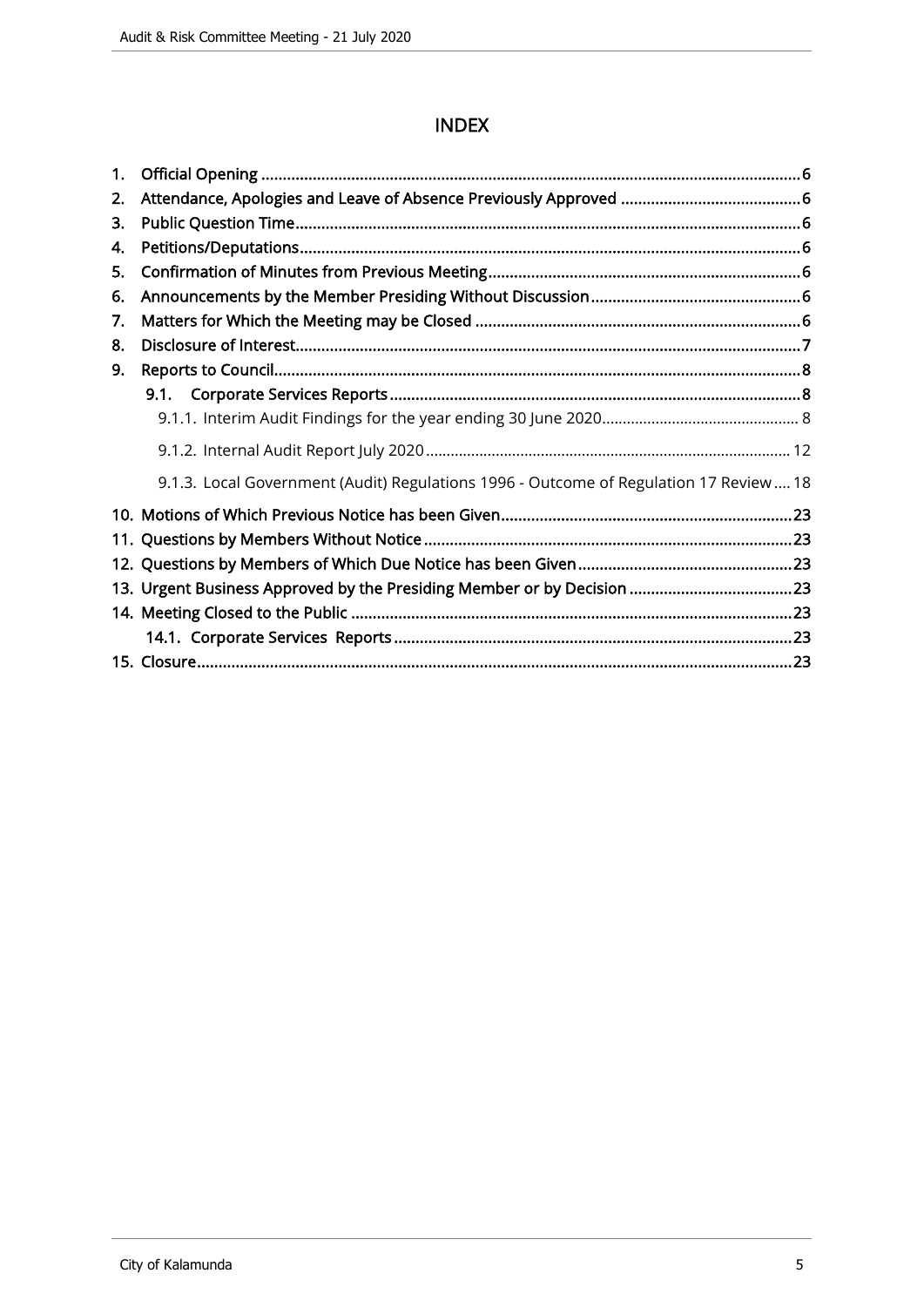# <span id="page-5-0"></span>1. Official Opening

- 2. Attendance, Apologies and Leave of Absence Previously Approved
- 3. Public Question Time
- 3.1. Questions Taken on Notice at Previous Meeting

# 3.2. Public Question Time

A period of not less than 15 minutes is provided to allow questions from the gallery on matters relating to the functions of Council. For the purposes of Minuting, these questions and answers will be summarised.

#### 4. Petitions/Deputations

#### 5. Confirmation of Minutes from Previous Meeting

That the Minutes of the Audit & Risk Committee Meeting held on the 17 March 2020, as published and circulated, are confirmed as a true and accurate record of the proceedings.

Moved:

Seconded:

Vote:

# Statement by the Presiding Member

"On the basis of the above Motion, I now sign the Minutes as a true and accurate record for the meeting of 17 March 2020"

# 6. Announcements by the Member Presiding Without Discussion

# 7. Matters for Which the Meeting may be Closed

7.1 Item 9.1.1 – Internal Audit Report July 2020 – CONFIDENTIAL ATTACHMENTS 1. Internal Audit Report – Review of Financial Controls, 2. Internal Audit Report – Review of CEO Credit Card, 3. Internal Audit Recommendation Tracker July 2020. Reason for Confidentiality: Local Government Act 1995 (WA) Section 5.23 (2) (f) - "a matter that if disclosed, could be reasonably expected to - (i) impair the effectiveness of any lawful method or procedure for preventing, detecting, investigating or dealing with any contravention or possible contravention of the law; (ii) endanger the security of the local government's property; or (iii) prejudice the maintenance or enforcement of a lawful measure for protecting public safety"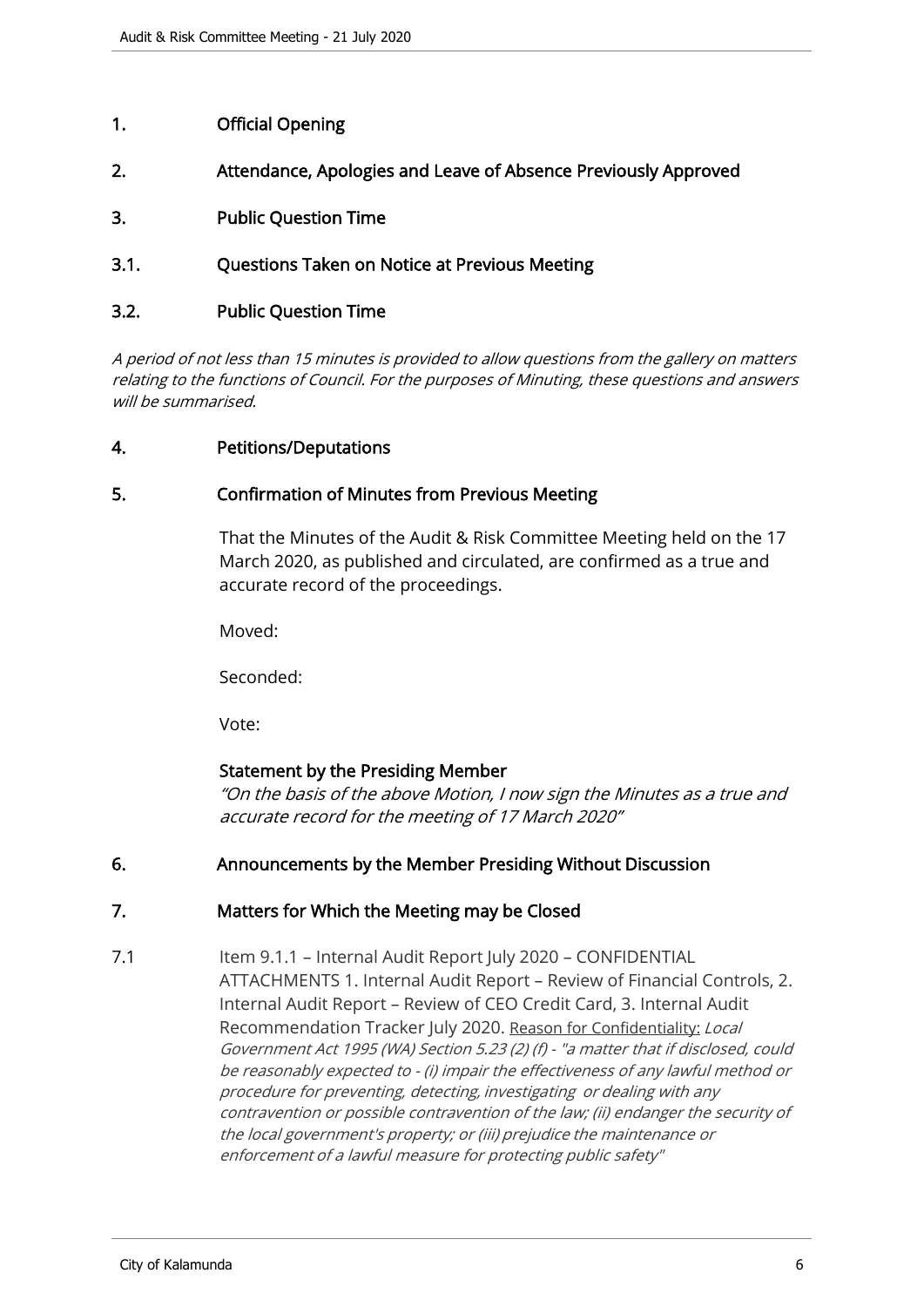<span id="page-6-0"></span>7.2 Item 9.1.2 – Local Government (Audit) Regulations 1996 – Outcome of Regulation 17 Review - CONFIDENTIAL ATTACHMENTS 1. Local Government (Audit) Regulations 1996 – Regulation 17 Review. Reason for Confidentiality: Local Government Act 1995 (WA) Section 5.23 (2) (f) - "a matter that if disclosed, could be reasonably expected to - (i) impair the effectiveness of any lawful method or procedure for preventing, detecting, investigating or dealing with any contravention or possible contravention of the law; (ii) endanger the security of the local government's property; or (iii) prejudice the maintenance or enforcement of a lawful measure for protecting public safety"

# 8. Disclosure of Interest

#### 8.1. Disclosure of Financial and Proximity Interests

- a. Members must disclose the nature of their interest in matter to be discussed at the meeting. (Section 5.56 of the Local Government Act 1995.)
- b. Employees must disclose the nature of their interest in reports or advice when giving the report or advice to the meeting. (Section 5.70 of the Local Government Act 1995.)

# 8.2. Disclosure of Interest Affecting Impartiality

a. Members and staff must disclose their interest in matters to be discussed at the meeting in respect of which the member or employee had given or will give advice.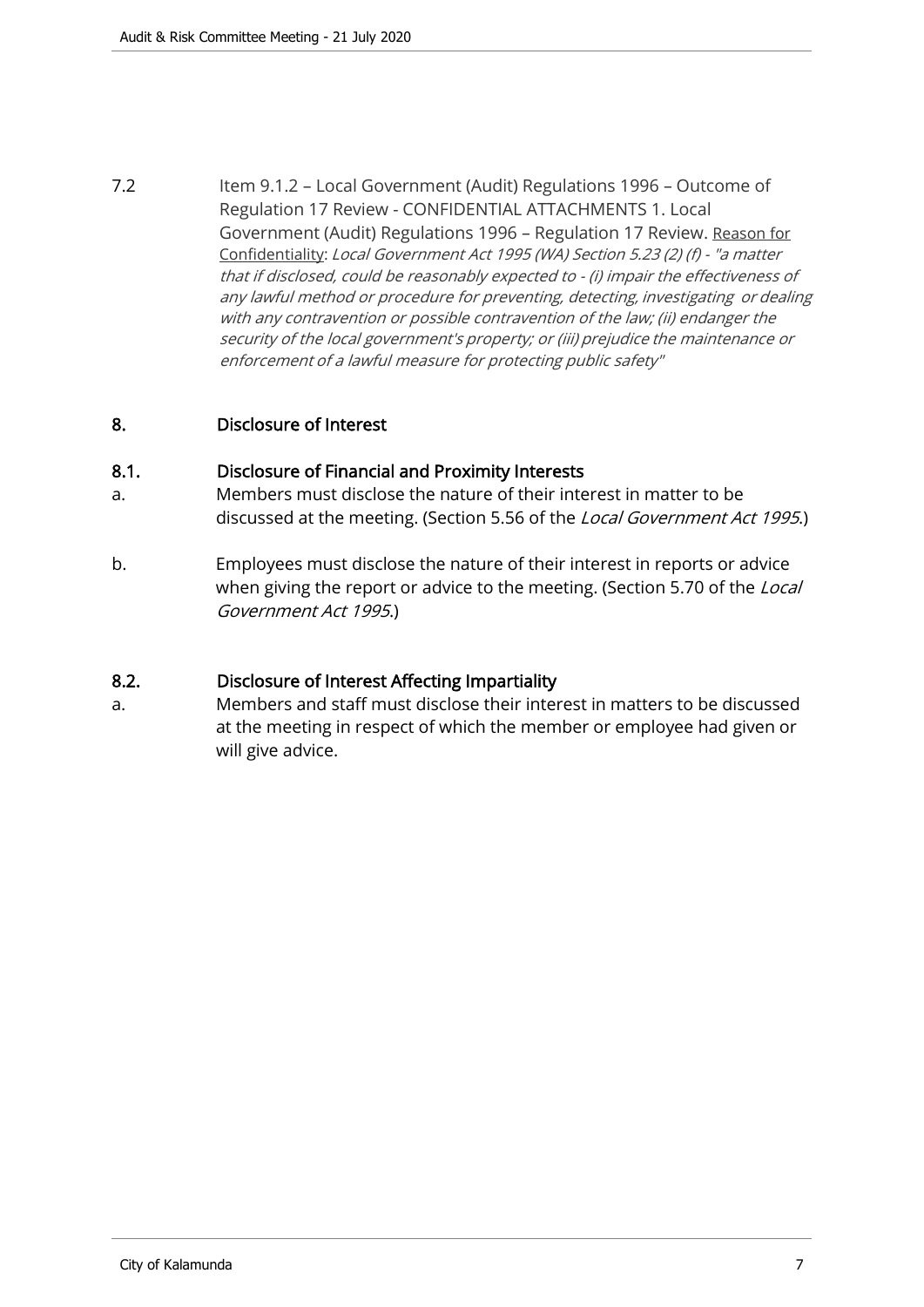# <span id="page-7-0"></span>9. Reports to Council

#### 9.1. Corporate Services Reports

# 9.1.1. Interim Audit Findings for the year ending 30 June 2020

#### Declaration of financial / conflict of interests to be recorded prior to dealing with each item.

|                       | Previous Items<br>Directorate<br><b>Business Unit</b><br>File Reference<br>Applicant<br>Owner |             | Nil.<br>N/A<br>N/A                                                                                                                                                                                                                                                                                                                                                                                                                 | Corporate Services<br><b>Financial Services</b> |                                                                                                                                                                        |
|-----------------------|-----------------------------------------------------------------------------------------------|-------------|------------------------------------------------------------------------------------------------------------------------------------------------------------------------------------------------------------------------------------------------------------------------------------------------------------------------------------------------------------------------------------------------------------------------------------|-------------------------------------------------|------------------------------------------------------------------------------------------------------------------------------------------------------------------------|
|                       |                                                                                               | Attachments |                                                                                                                                                                                                                                                                                                                                                                                                                                    | 1.<br>2.                                        | Planning Summary City of Kalamunda 2020 [9.1.1.1<br>$-14$ pages]<br>City of Kalamunda - Interim Audit Findings for the<br>year ending 30 June 2020 [9.1.1.2 - 4 pages] |
|                       | <b>TYPE OF REPORT</b>                                                                         |             |                                                                                                                                                                                                                                                                                                                                                                                                                                    |                                                 |                                                                                                                                                                        |
| $\Box$                | Advocacy                                                                                      |             | When Council is advocating on behalf of the community to<br>another level of government/body/agency                                                                                                                                                                                                                                                                                                                                |                                                 |                                                                                                                                                                        |
| ☑                     | Executive                                                                                     |             | and budgets                                                                                                                                                                                                                                                                                                                                                                                                                        |                                                 | When Council is undertaking its substantive role of direction<br>setting and oversight (eg accepting tenders, adopting plans                                           |
| $\Box$                | Information                                                                                   |             |                                                                                                                                                                                                                                                                                                                                                                                                                                    |                                                 | For Council to note                                                                                                                                                    |
| $\Box$<br>Legislative |                                                                                               |             | Includes adopting Local Laws, Town Planning Schemes and<br>Policies. When Council determines a matter that directly<br>impacts a person's rights and interests where the principles of<br>natural justice apply. Examples include town planning<br>applications, building licences, other permits or licences<br>issued under other Legislation or matters that could be<br>subject to appeal to the State Administrative Tribunal |                                                 |                                                                                                                                                                        |

#### STRATEGIC PLANNING ALIGNMENT

Kalamunda Advancing Strategic Community Plan to 2027

#### Priority 4: Kalamunda Leads

Objective 4.1 - To provide leadership through transparent governance. Strategy 4.1.1 - Provide good governance.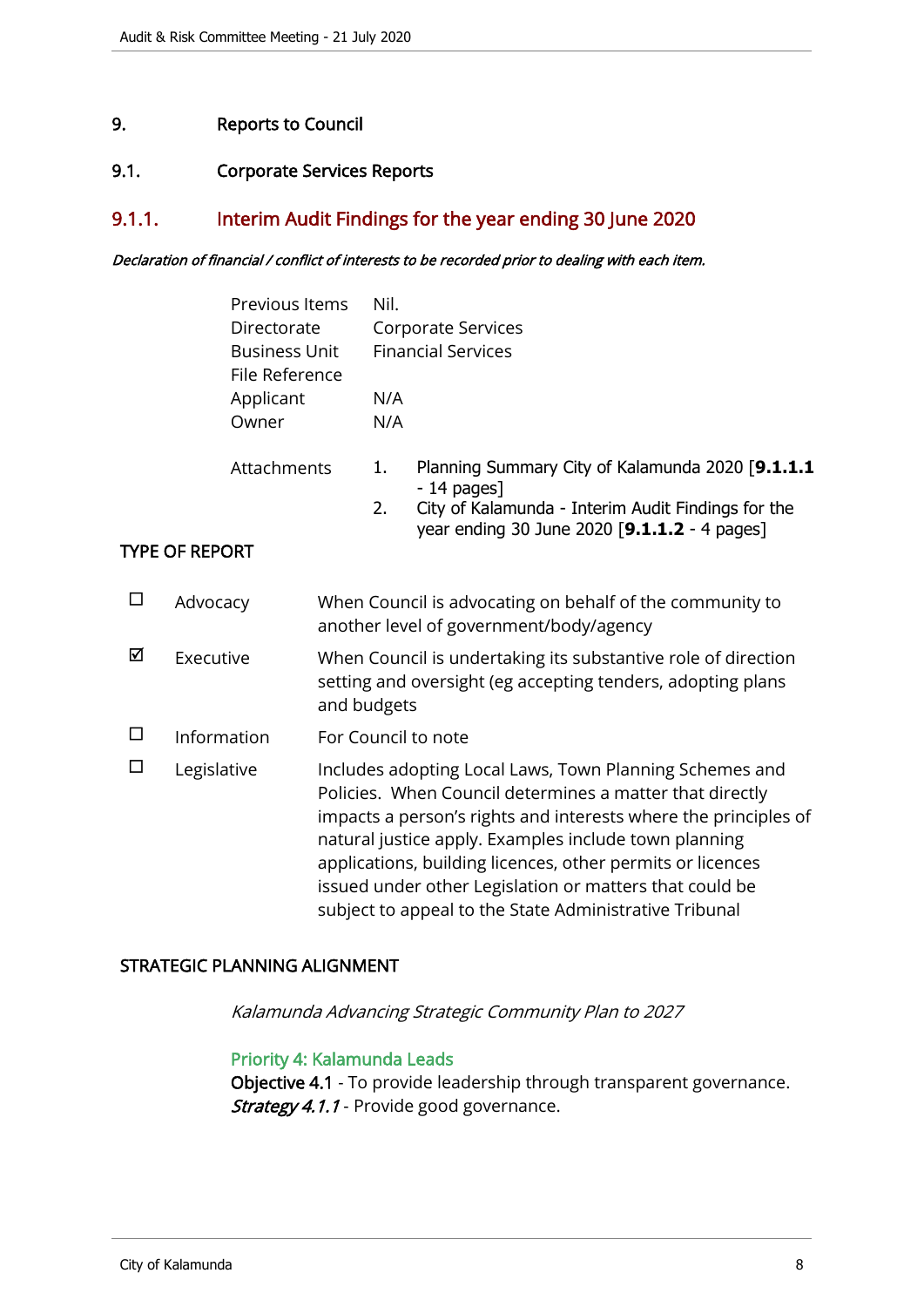# EXECUTIVE SUMMARY

- 1. The purpose of this report is to provide Council with the findings of the Interim Audit by the Auditor (Attachment 2).
- 2. The Interim Audit for the financial year ending 30 June 2020 was undertaken by the Office of the Auditor General, in accordance with the audit planning document (Attachment 1).
- 3. It is recommended that Council accepts the 2019/2020 Interim Audit Report. (Attachment 2).

# **BACKGROUND**

- 4. On 28 October 2017, the Local Government Amendment (Auditing) Act 2017 was proclaimed, giving the Auditor General the mandate to audit Western Australia's 139 local governments and 9 regional councils.
- 5. The Act allowed the Auditor General to conduct performance audits of local government entities from 28 October 2017. From the 2018/2019 financial year, the City's audit was performed by the Office of the Auditor General (OAG).

#### DETAILS AND ANALYSIS

- 6. The OAG prepared an audit plan (Attachment 1) for their approach to the audit of the annual financial report for the year ending 30 June 2020, and in summary included the following:
	- (a) Introduction
	- (b) Audit Approach
	- (c) Significant Risks and Other Audit Issues
	- (d) Audit Emphasis and Significant Account Balances
	- (e) Internal Audit
	- (f) Management Representation Letter
	- (g) Related Entities
	- (h) Reporting Protocols
	- (i) Proposed Audit Schedule
	- (j) Specific Audit Requirements
	- (k) Audit Team
	- (l) Other Audit Activities
	- (m) Audit fees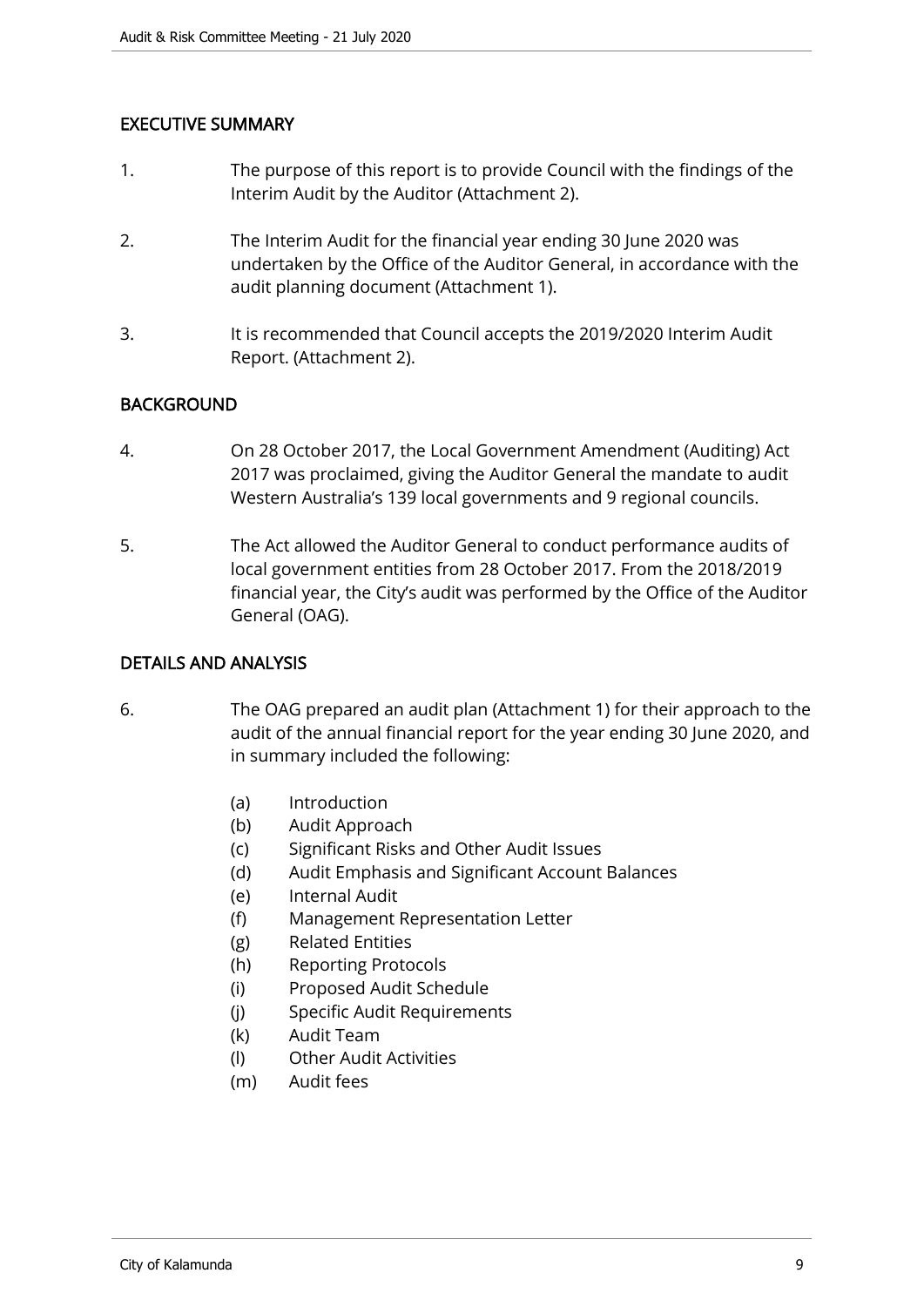- 7. In May 2020, City staff met with relevant officers from the OAG, to discuss the audit plan. The interim audit field work was carried out from 18 May 2020 to 29 May 2020, with Attachment 2 being the outcome of the interim audit.
- 8. The OAG identified three findings as part of the interim audit with two rated as moderate risk and one as minor, as detailed in Attachment 2. The City will aim to implement all recommendations from the OAG by the end of November 2020.
- 9. The final component of the fieldwork for the 2019/2020 financial year's audit of the annual financial report will be conducted during October 2020, with the final results brought to an Audit and Risk Committee Meeting once available.

# APPLICABLE LAW

- 10. Sections 6.4, 7.9, 7.12A of the Local Government Act 1995 and Local Government Amendment (Auditing) Act 2017.
- 11. Regulation 51 of the Local Government (Financial Management) Regulations 1996.

# APPLICABLE POLICY

12. There are no policy implications.

# STAKEHOLDER ENGAGEMENT

13. The Administration worked closely with the Auditors.

# FINANCIAL CONSIDERATIONS

14. The Budget includes provision for the cost of having the accounts and the Annual Financial Report audited by an externally appointed registered auditor.

# **SUSTAINABILITY**

# Social Implications

15. Nil.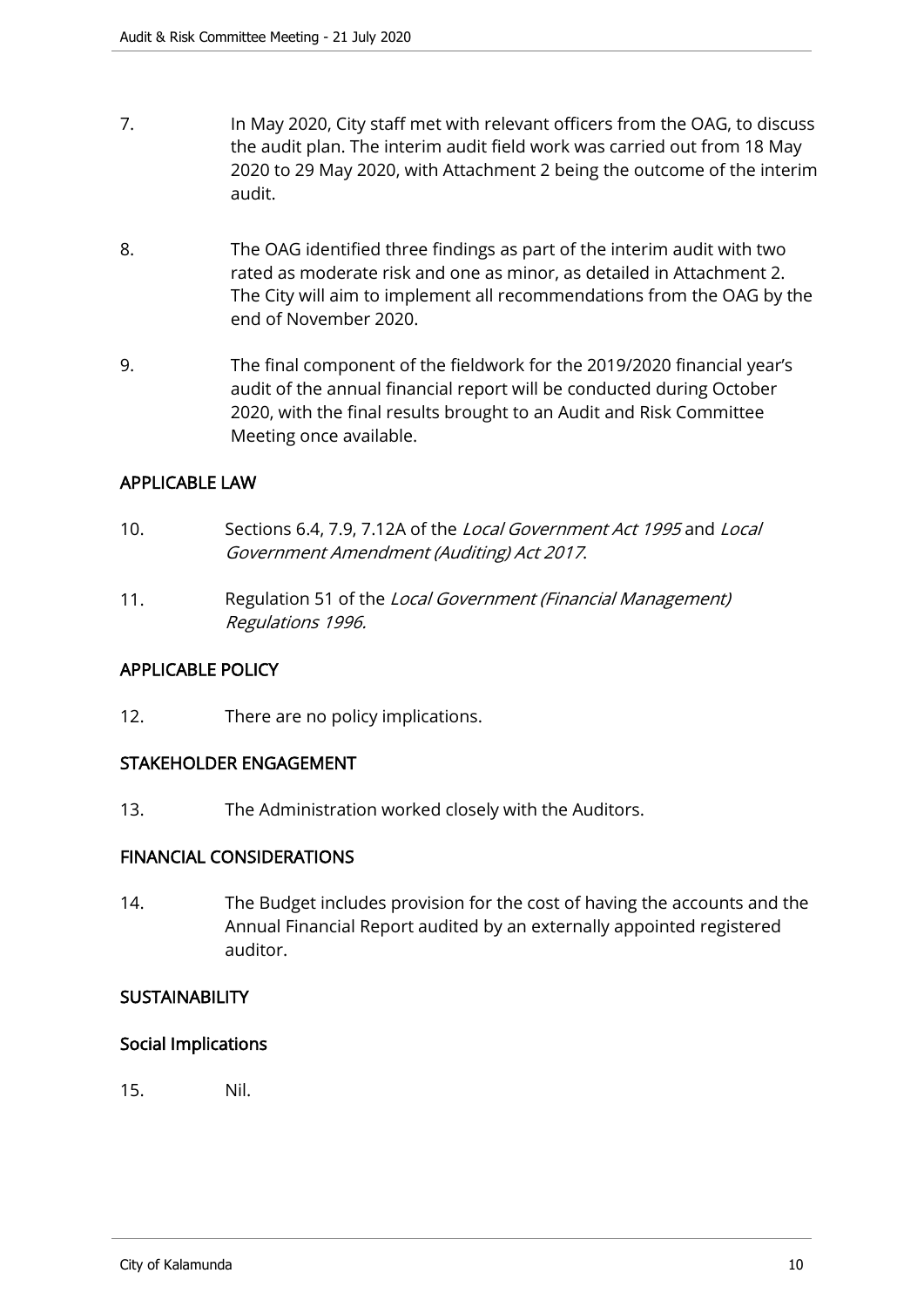# Economic Implications

16. Nil.

# Environmental Implications

17. Nil.

#### RISK MANAGEMENT

| 18.                                           | Risk: Issues identified in the interim audit report are not rectified. |            |        |  |  |
|-----------------------------------------------|------------------------------------------------------------------------|------------|--------|--|--|
|                                               | Consequence                                                            | Likelihood | Rating |  |  |
|                                               | Significant                                                            | Unlikely   | Medium |  |  |
|                                               | <b>Action/Strategy</b>                                                 |            |        |  |  |
| Employ qualified suitably skilled staff.      |                                                                        |            |        |  |  |
| Maintain controls and compliance with policy. |                                                                        |            |        |  |  |
| Ensure an effective internal audit program.   |                                                                        |            |        |  |  |
|                                               | Management oversight.                                                  |            |        |  |  |

# **CONCLUSION**

19. The interim audit field work was carried out in accordance with the audit plan prepared by OAG during May 2020.

> Three items were identified during audit field work none of which have a significant rating. The City will rectify all issues immediately.

# Voting Requirements: Absolute Majority

#### RECOMMENDATION

That Council ACCEPTS the findings of the Interim Audit undertaken in May 2020 for the financial year ending 30 June 2020 (Attachment 2).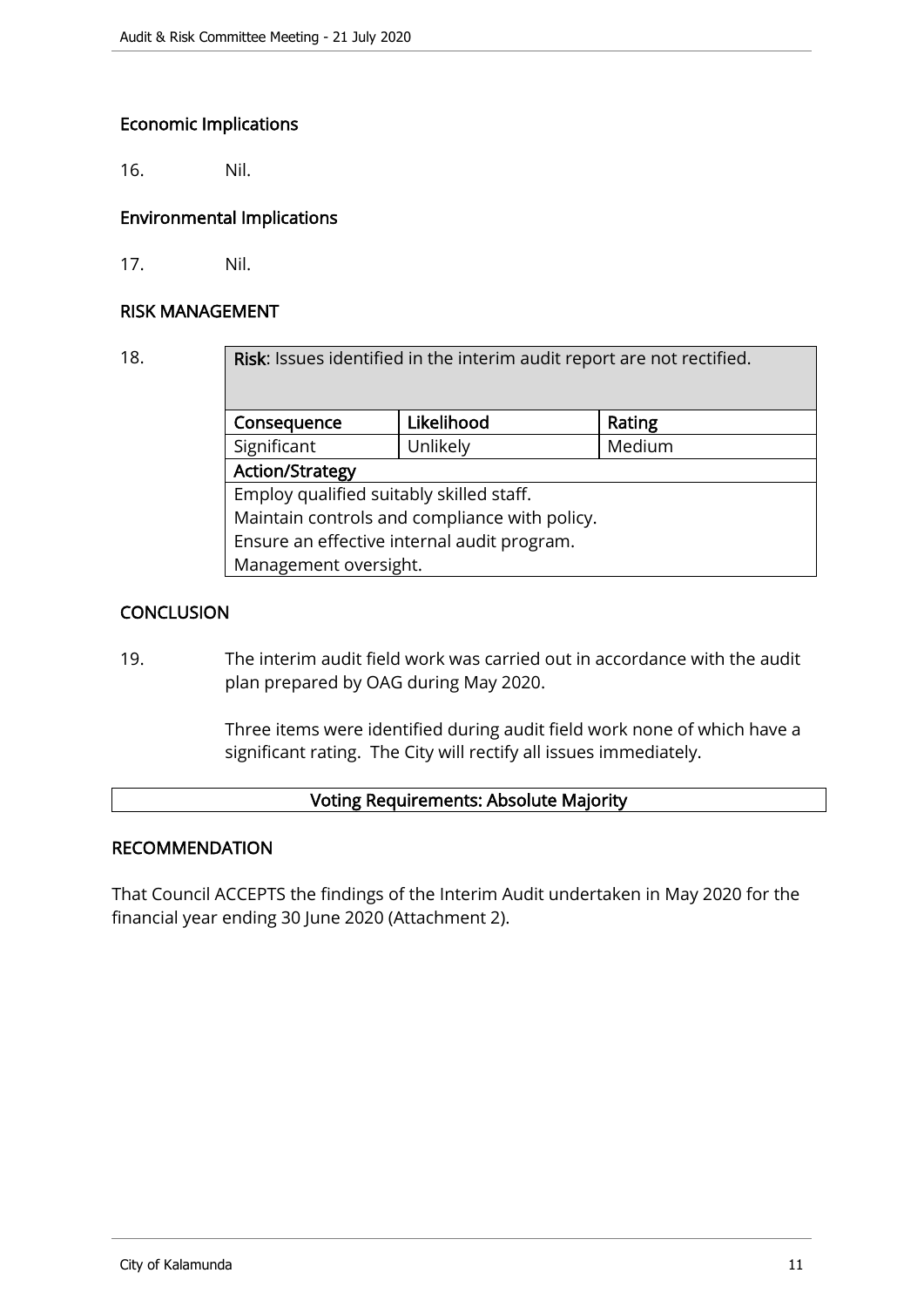# <span id="page-11-0"></span>9.1.2. Internal Audit Report July 2020

Declaration of financial / conflict of interests to be recorded prior to dealing with each item.

| Previous<br>Items                                                    |                                                                                                                                                                                                                                                                                                                                                                                                                                                                                                                           |  |  |
|----------------------------------------------------------------------|---------------------------------------------------------------------------------------------------------------------------------------------------------------------------------------------------------------------------------------------------------------------------------------------------------------------------------------------------------------------------------------------------------------------------------------------------------------------------------------------------------------------------|--|--|
| Directorate<br>Business Unit<br>File Reference<br>Applicant<br>Owner | Corporate Services<br><b>Corporate Services</b>                                                                                                                                                                                                                                                                                                                                                                                                                                                                           |  |  |
| Attachments                                                          | Internal Audit - Mid year Report [9.1.2.1 - 9 pages]<br>1.                                                                                                                                                                                                                                                                                                                                                                                                                                                                |  |  |
| Confidential<br><b>Attachments</b>                                   | General Financial Controls Audit Report<br><b>CEO Credit Card review</b><br>2.<br><b>Internal Audit Recommendation Tracker</b><br>3.                                                                                                                                                                                                                                                                                                                                                                                      |  |  |
|                                                                      | Reason for Confidentiality: Local Government Act 1995 (WA)<br>Section 5.23 (2) (f) - "a matter that if disclosed, could be<br>reasonably expected to - (i) impair the effectiveness of any<br>lawful method or procedure for preventing, detecting,<br>investigating or dealing with any contravention or possible<br>contravention of the law; (ii) endanger the security of the<br>local government's property; or (iii) prejudice the maintenance<br>or enforcement of a lawful measure for protecting public safety". |  |  |

# TYPE OF REPORT

|   | Advocacy    | When Council is advocating on behalf of the community to<br>another level of government/body/agency                                                                                                                                                                                                                                                                                                                                |
|---|-------------|------------------------------------------------------------------------------------------------------------------------------------------------------------------------------------------------------------------------------------------------------------------------------------------------------------------------------------------------------------------------------------------------------------------------------------|
| ⊠ | Executive   | When Council is undertaking its substantive role of direction<br>setting and oversight (eg accepting tenders, adopting plans<br>and budgets                                                                                                                                                                                                                                                                                        |
|   | Information | For Council to note                                                                                                                                                                                                                                                                                                                                                                                                                |
|   | Legislative | Includes adopting Local Laws, Town Planning Schemes and<br>Policies. When Council determines a matter that directly<br>impacts a person's rights and interests where the principles of<br>natural justice apply. Examples include town planning<br>applications, building licences, other permits or licences<br>issued under other Legislation or matters that could be<br>subject to appeal to the State Administrative Tribunal |

# STRATEGIC PLANNING ALIGNMENT

Kalamunda Advancing Strategic Community Plan to 2027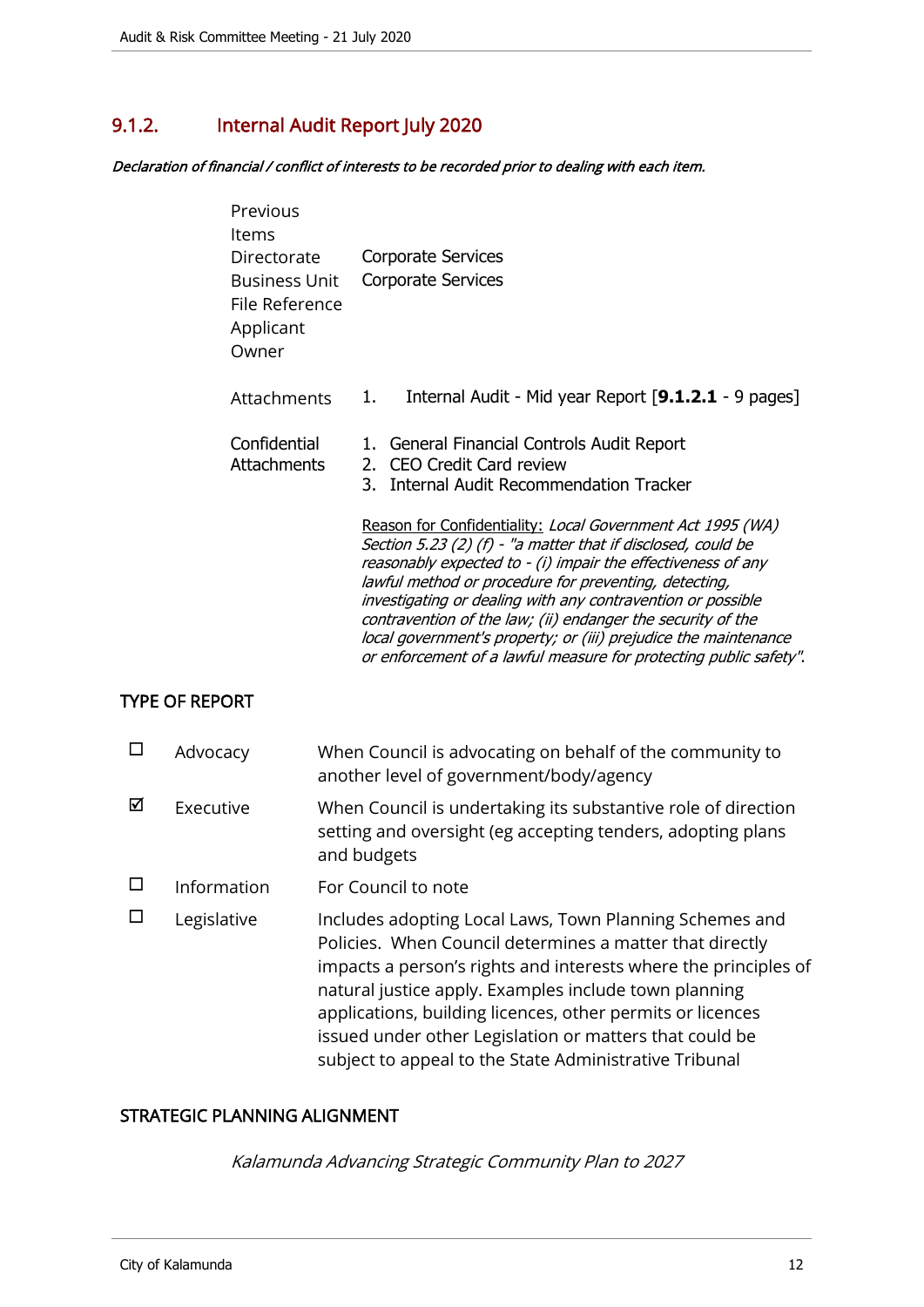#### **Priority 4: Kalamunda Leads**

**Objective 4.1** - To provide leadership through transparent governance. Strategy 4.1.1 - Provide good governance.

#### EXECUTIVE SUMMARY

- 1. The purpose of this report is to provide Council with:
	- a) Details of Internal Audit Reviews conducted during the past quarter
	- b) Details of the Internal Audit Recommendation Tracker
	- c) An Amended three-year Strategic Internal Audit Plan
- 2. The Internal Audit was completed in accordance with the provisions of the Local Government Act 1995, associated regulations, Australian Accounting Standards. The Internal Audit has identified a number of improvement opportunities which the City of Kalamunda (the City) is committed to implementing.
- 3. It is recommended that Council:
	- a) RECEIVE The details of Internal Audit Reviews conducted during the last quarter.
	- b) RECEIVE the details of the Internal Audit Recommendation Tracker.
	- c) AMEND the three-year Strategic Internal Audit Plan.

#### **BACKGROUND**

4. The Internal Audit program is delivered in line with the City's three-year Strategic Internal Audit Plan (the Plan) which contains a mix of compliance, financial, and performance / operational audits.

> Since the commencement of this plan 25 engagements from the internal audit plan were completed through the City's appointed internal auditor Crowe Pty Ltd (formerly Crowe Howarth) Other work undertaken by Crowe Pty Ltd ('Crowe') included:

- a. the setting of the strategic internal audit plan;
- b. attendance and presentation of internal audit reports to the Audit & Risk Committee; and
- c. client liaison and engagement.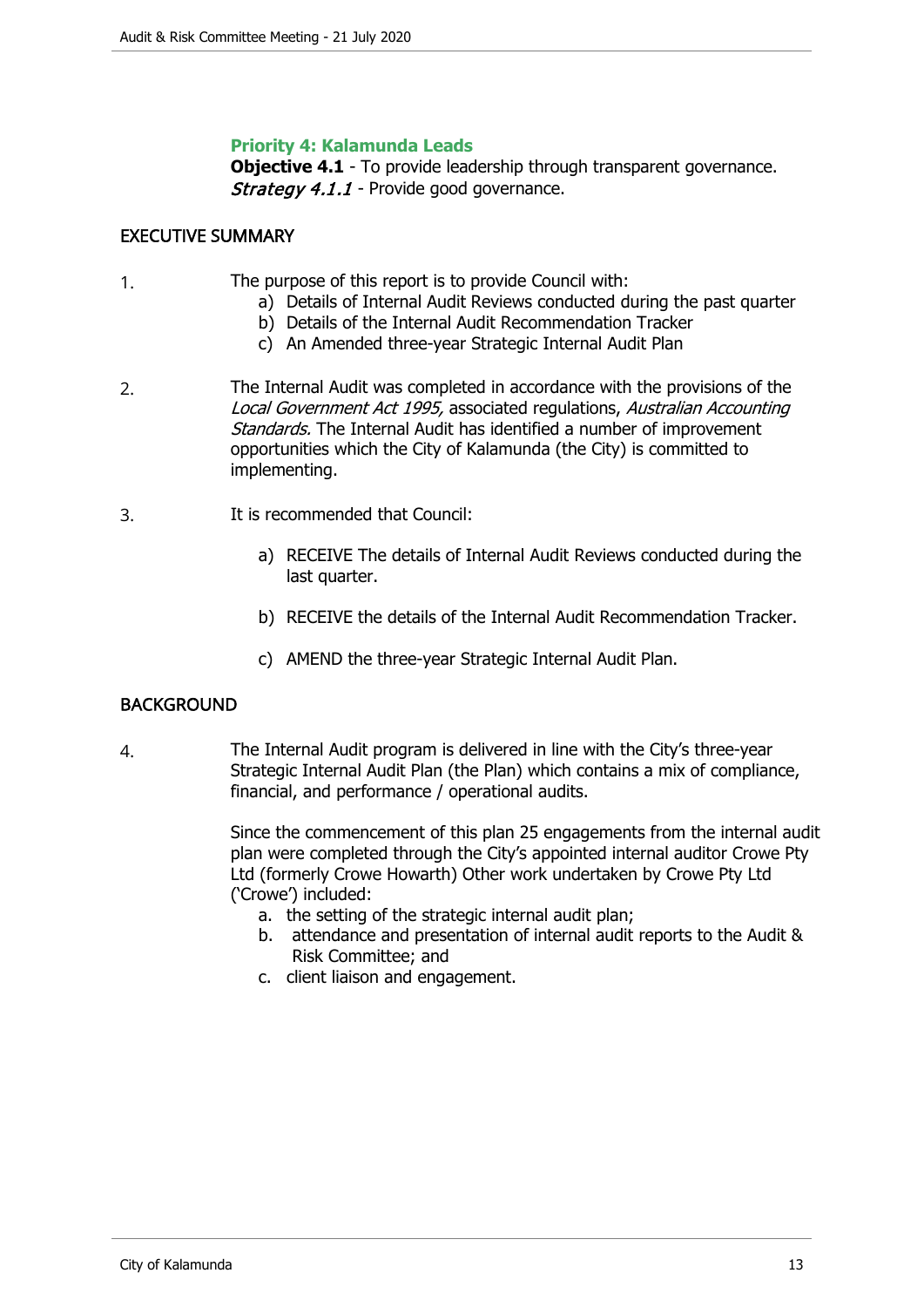5. Internal Audit is a core element of the City's risk management and governance framework. The relationship between Internal Audit and the City can be summarised using the "Three Lines of Defence model illustrated below



6. Broadly, Internal Audit reviews are focused on:

- a. Compliance Audits: Focused primarily on the entity's (or their suppliers') compliance with legislation, regulations, directions, policies, plans, and procedures.
- b. Financial Audits: Focused primarily on practices and activities relating to the accounting and reporting of financial transactions including budget commitments, approvals, and the receipt and disbursement of funds, as well as the reliability and integrity of financial information and the safeguarding of the assets.
- c. Performance (Operational) Audits: Focused primarily on an audit of all or a part of an entity's activities to assess the economy, efficiency and effectiveness and focuses on:
	- i. the adequacy of an internal control structure or specific internal controls to ensure due regard for economy and effectiveness;
	- ii. the extent to which resources have been managed economically and efficiently; and
	- iii. the extent to which activities have been effective in achieving organisational objectives.
- 7. As part of the budget deliberations for budget 2020/2021, the parameters were set to reduce discretional expenditure to enable the City to support our community through the COVID-19 pandemic. Internal Audit funding was impacted and the three-year Strategic Internal Audit Plan is to be amended accordingly. As and when the City is in full recovery mode, additional expenditure may be allocated to reinstate parts of the Plan as appropriate.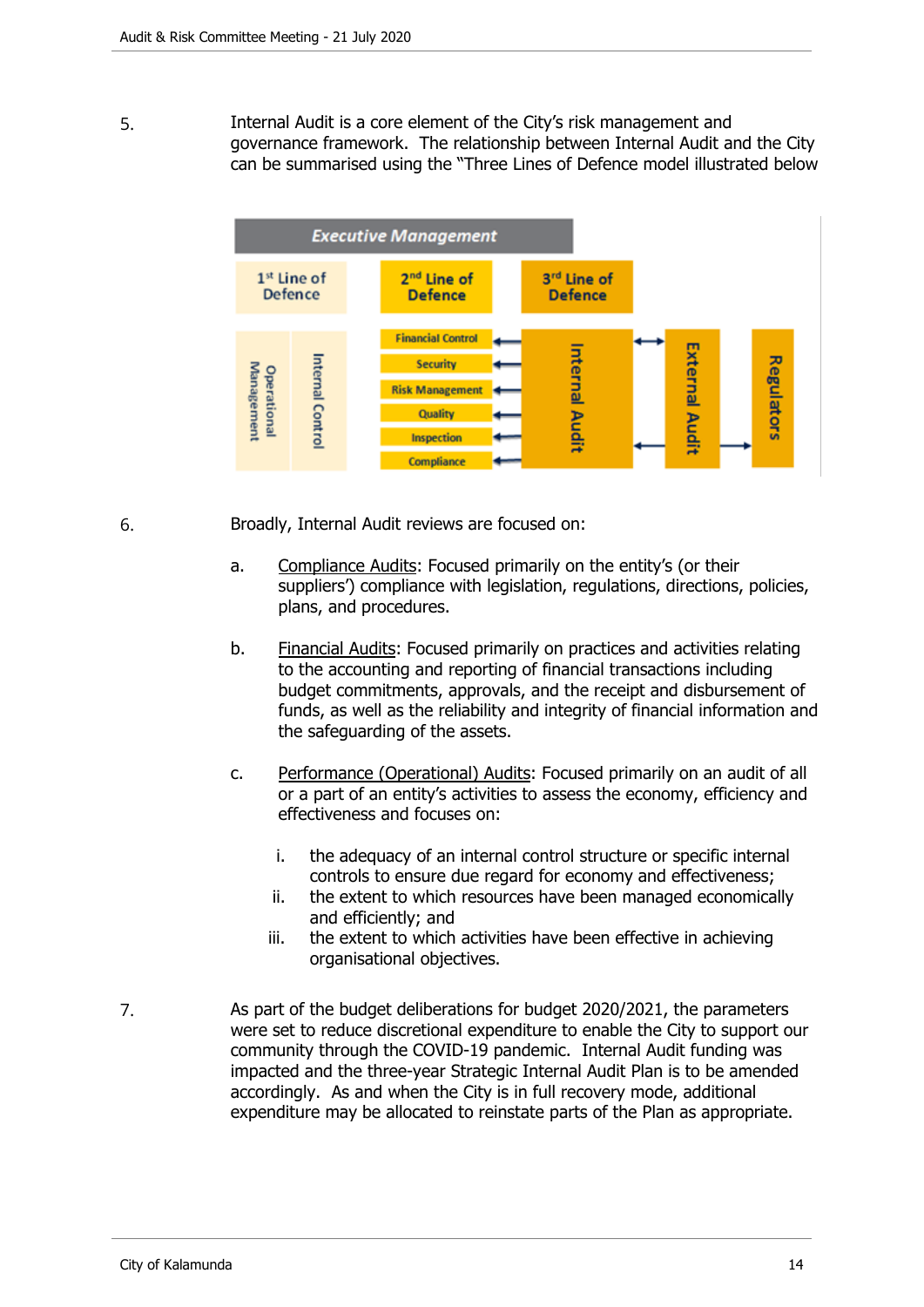The Mid-Year Review (attachment 4) details the audits undertaken during the 2020 calandar year to date. Additionally, details the amendment to the Three-year Strategice Internal Audit Plan.

The following internal audit is to continue for the 2020/2021 financial year:

- a. General Financial Controls 120 hours
- b. Occupational Health and Safety Part 2 60 hours
- c. Health Business Unit Review 60 hours
- d. 10 hours allocated for the attendance to the Audit and Risk Committee Meetings

# DETAILS AND ANALYSIS

- 8. The Internal Audit Reviews undertaken during the past quarter have been focused on:
	- a) General Financial Controls
	- b) CEO Credit Card Review
- 9. The completed Internal Audit Review during the past quarter did not identify any material control deficiencies.

#### 10. **General Financial Controls**

In line with the City's Internal Audit Program, Crowe undertook an internal audit of the financial controls in accordance with Section 5 (2) (c) of the Local Government (Financial Management) Regulations 1996 (**Regulations**).

The objective of the internal audit was to assess the appropriateness and effectiveness of the financial management systems and procedures in place at the City.

The scope of the internal audit included the following areas:

- a. Petty Cash;
- b. Receipts and Receivables (front counter);
- c. Receipting Administration (libraries, recreation centres, health, and community care);
- d. Fringe Benefits Tax (desktop review);
- e. GST/BAS (desktop review);
- f. Bonds (desktop review);
- g. Annual Budget and Budget Review;
- h. Financial Reporting;
- i. Journals;
- j. Registers;
- k. Delegations; and
- l. Insurance.
- 11. The results of the General Financial Controls Audit are detailed in Confidential Attachment 1.

# 12. **CEO Credit Card Review**

The objective of the internal audit was to examine a random sample of 20 credit card transactions for the period 1 March 2019 to 29 February 2020 and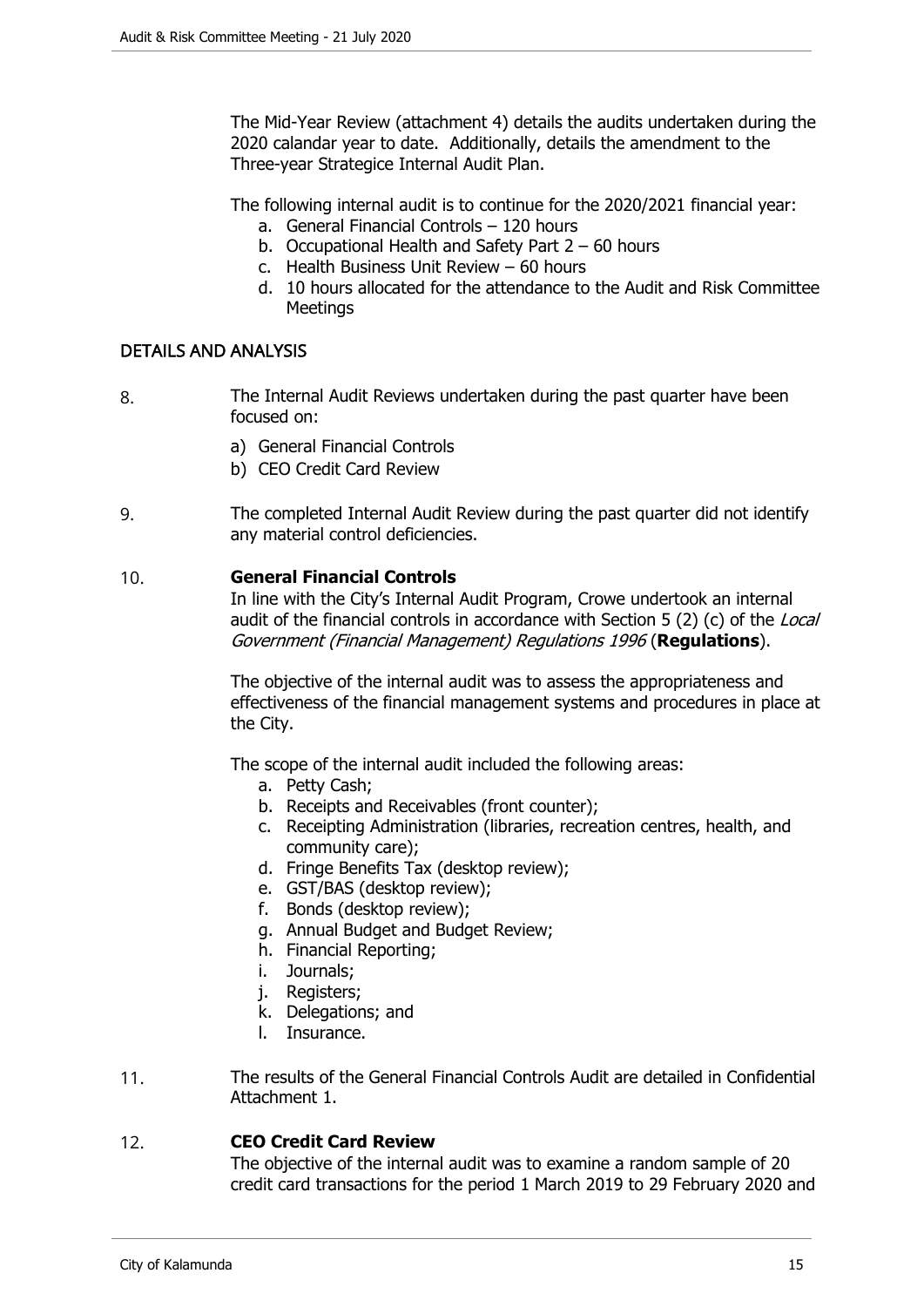determine if the transactions complied with the City's corporate credit card policy as well as the appropriateness of the acquittal process.

- 13. The results of the General Financial Controls Audit & CEO Credit Card review are detailed in Confidential Attachment 2.
- 14. The City monitors the status of audit recommendations arising from each Internal Audit Review (Confidential Attachment 3). Recommendations are monitored to ensure that they are managed and implemented in a timely fashion. The majority of recommendations are either complete or in progress.

# APPLICABLE LAW

15. Local Government Act 1995 Local Government (Financial Management) Regulations 1996 Local Government (Functions and General) Regulations 1996

#### APPLICABLE POLICY

16. Nil.

#### STAKEHOLDER ENGAGEMENT

17. Internal Audit findings were discussed with relevant business unit managers and have been reviewed by the City's Executive Management Team.

#### FINANCIAL CONSIDERATIONS

18. The cost of the Internal Audit program is provisioned within the City's annual budget. Further, monitoring and review of internal controls within the Internal Audit program will reduce the risk and likely exposure of potential loss to the City.

# **SUSTAINABILITY**

# Social Implications

19. Nil.

# Economic Implications

20. Nil.

# Environmental Implications

21. Nil.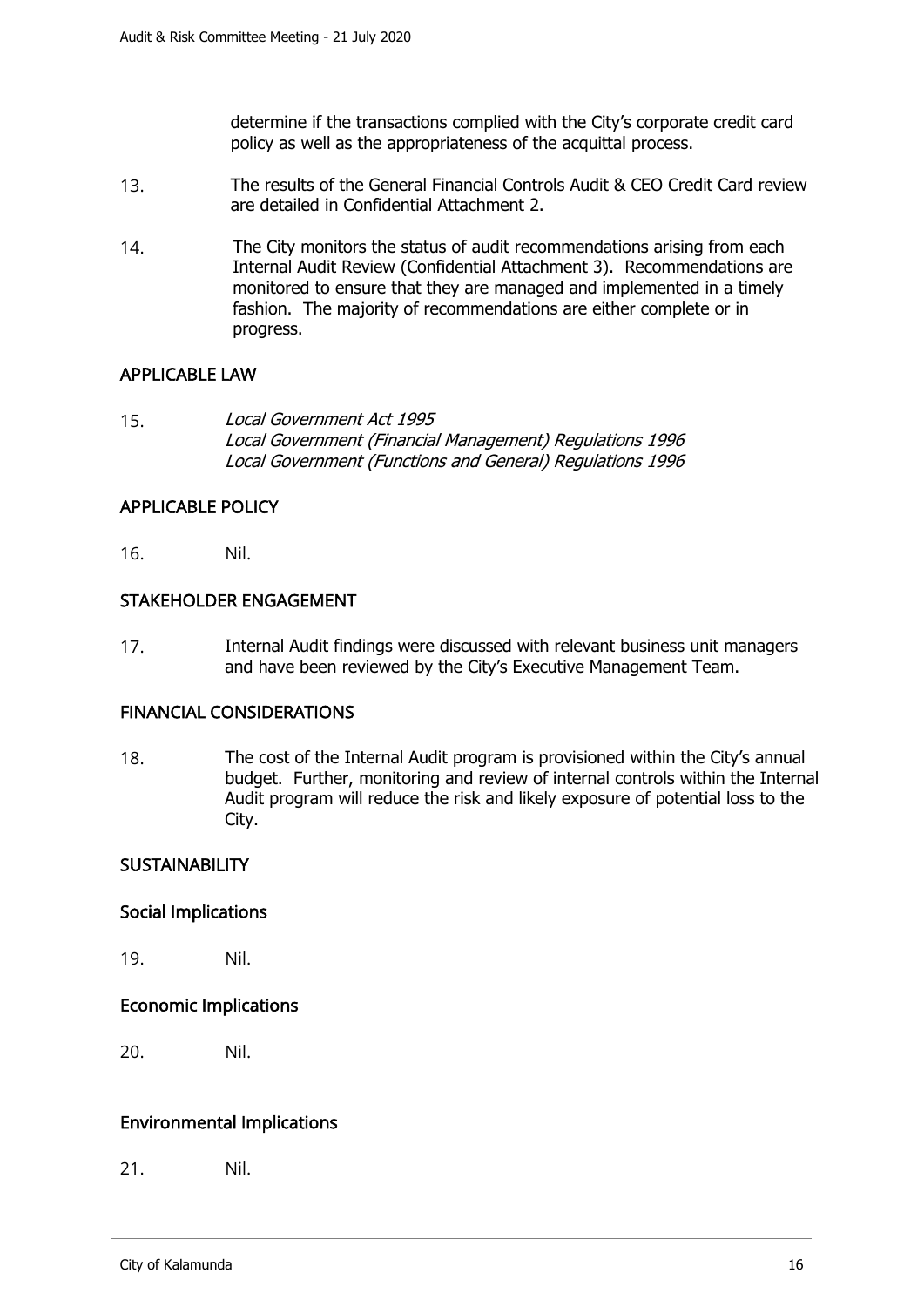#### RISK MANAGEMENT

22. Risk: Internal Audit fails to identify material non-compliance or control deficiencies.

| Consequence                                                  | Likelihood | Rating |  |  |
|--------------------------------------------------------------|------------|--------|--|--|
| Moderate                                                     | Unlikely   | Low    |  |  |
| <b>Action/Strategy</b>                                       |            |        |  |  |
| Internal Audit Plan developed and reviewed annually.         |            |        |  |  |
| Internal Audit working papers reviewed by External Auditors. |            |        |  |  |
| Key controls are evaluated for the identified processes.     |            |        |  |  |

23. **Risk:** Audit recommendations are not implemented in a timely fashion. Consequence | Likelihood | Rating Moderate Unlikely Low Action/Strategy Internal Audit Plan developed and reviewed annually. Monitoring and review of the implementation of audit recommendations.

# **CONCLUSION**

24.

The City monitors the status of Internal Audit recommendations arising from each Internal Audit Review (Confidential Attachment 3). Recommendations are monitored and the majority of recommendations are either complete or in progress.

# Voting Requirements: **Simple Majority**

#### RECOMMENDATION

That Council:

- 1. RECEIVE the details of the Internal Audit Review conducted during the past quarter.
- 2. NOTE the status of the Internal Audit Tracker.
- 3. AMEND the three year Strategic Internal Audit Plan.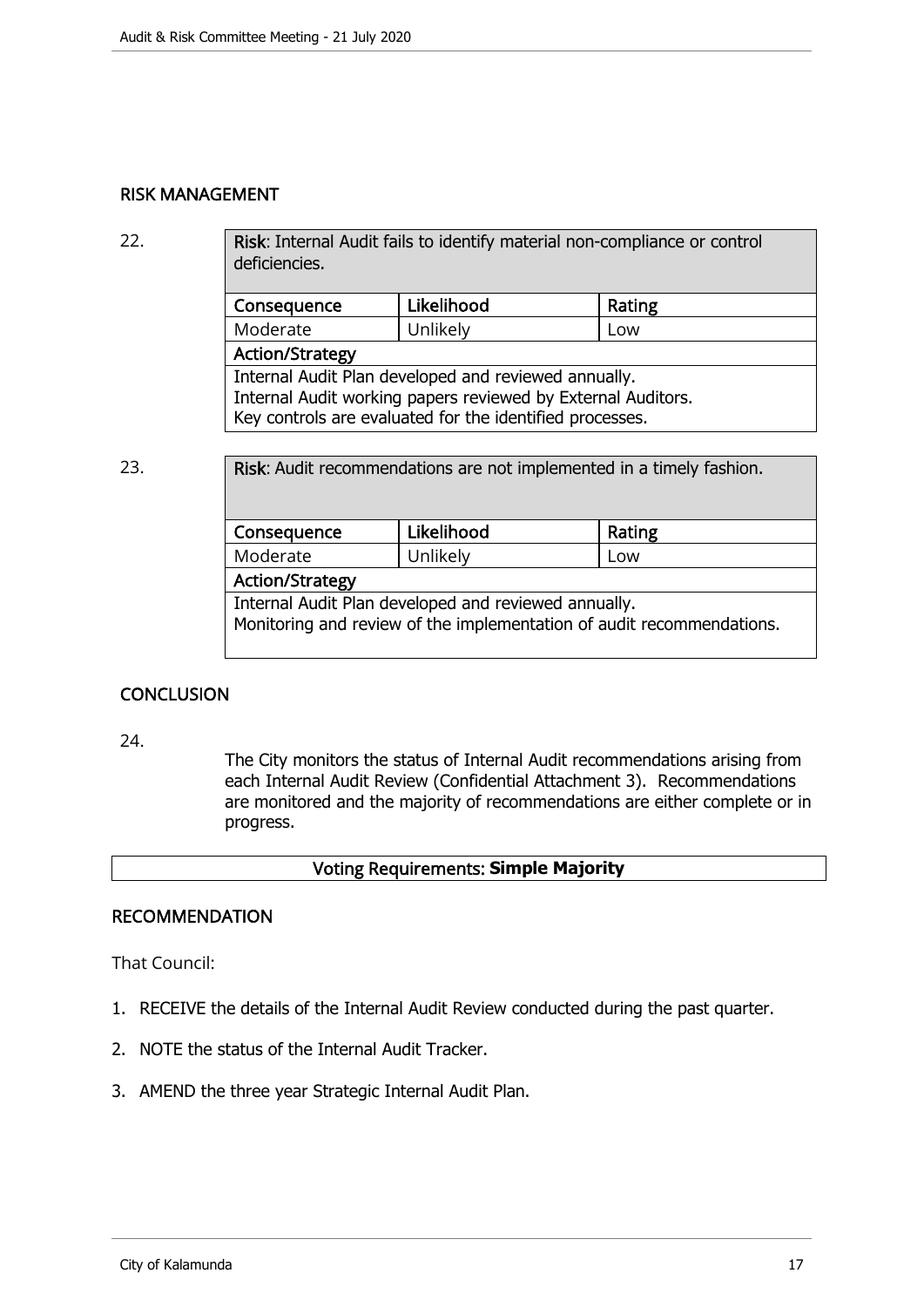# <span id="page-17-0"></span>9.1.3. Local Government (Audit) Regulations 1996 - Outcome of Regulation 17 Review

Declaration of financial / conflict of interests to be recorded prior to dealing with each item.

| Previous<br>Items<br>Directorate<br><b>Business Unit</b><br>File Reference |                             |  | <b>Corporate Services</b><br><b>Financial Services</b>                                                                                                                                                                                                                                                                                                                                                                                                                                                                      |  |  |
|----------------------------------------------------------------------------|-----------------------------|--|-----------------------------------------------------------------------------------------------------------------------------------------------------------------------------------------------------------------------------------------------------------------------------------------------------------------------------------------------------------------------------------------------------------------------------------------------------------------------------------------------------------------------------|--|--|
|                                                                            | Applicant<br>Owner          |  | N/A<br>N/A                                                                                                                                                                                                                                                                                                                                                                                                                                                                                                                  |  |  |
|                                                                            | Attachments                 |  | Nil                                                                                                                                                                                                                                                                                                                                                                                                                                                                                                                         |  |  |
|                                                                            | Confidential<br>Attachments |  | Local Government (Audit) Regulations 1996 -<br>1.<br>Regulation 17 Review.                                                                                                                                                                                                                                                                                                                                                                                                                                                  |  |  |
|                                                                            | <b>TYPE OF REPORT</b>       |  | Reason for Confidentiality: Local Government Act 1995 (WA)<br>Section 5.23 (2) (f) - "a matter that if disclosed, could be<br>reasonably expected to - (i) impair the effectiveness of any<br>lawful method or procedure for preventing,<br>detecting, investigating or dealing with any contravention or<br>possible contravention of the law; (ii) endanger the security of<br>the local government's property; or (iii) prejudice the<br>maintenance or enforcement of a lawful measure for<br>protecting public safety" |  |  |
| $\Box$                                                                     | Advocacy                    |  | When Council is advocating on behalf of the community to<br>another level of government/body/agency                                                                                                                                                                                                                                                                                                                                                                                                                         |  |  |
| ⊠∙                                                                         | Executive                   |  | When Council is undertaking its substantive role of direction<br>setting and oversight (eg accepting tenders, adopting plans<br>and budgets                                                                                                                                                                                                                                                                                                                                                                                 |  |  |
| $\Box$                                                                     | Information                 |  | For Council to note                                                                                                                                                                                                                                                                                                                                                                                                                                                                                                         |  |  |
| ΙI                                                                         | Legislative                 |  | Includes adopting Local Laws, Town Planning Schemes and<br>Policies. When Council determines a matter that directly<br>impacts a person's rights and interests where the principles of<br>natural justice apply. Examples include town planning<br>applications, building licences, other permits or licences<br>issued under other Legislation or matters that could be<br>subject to appeal to the State Administrative Tribunal                                                                                          |  |  |

#### STRATEGIC PLANNING ALIGNMENT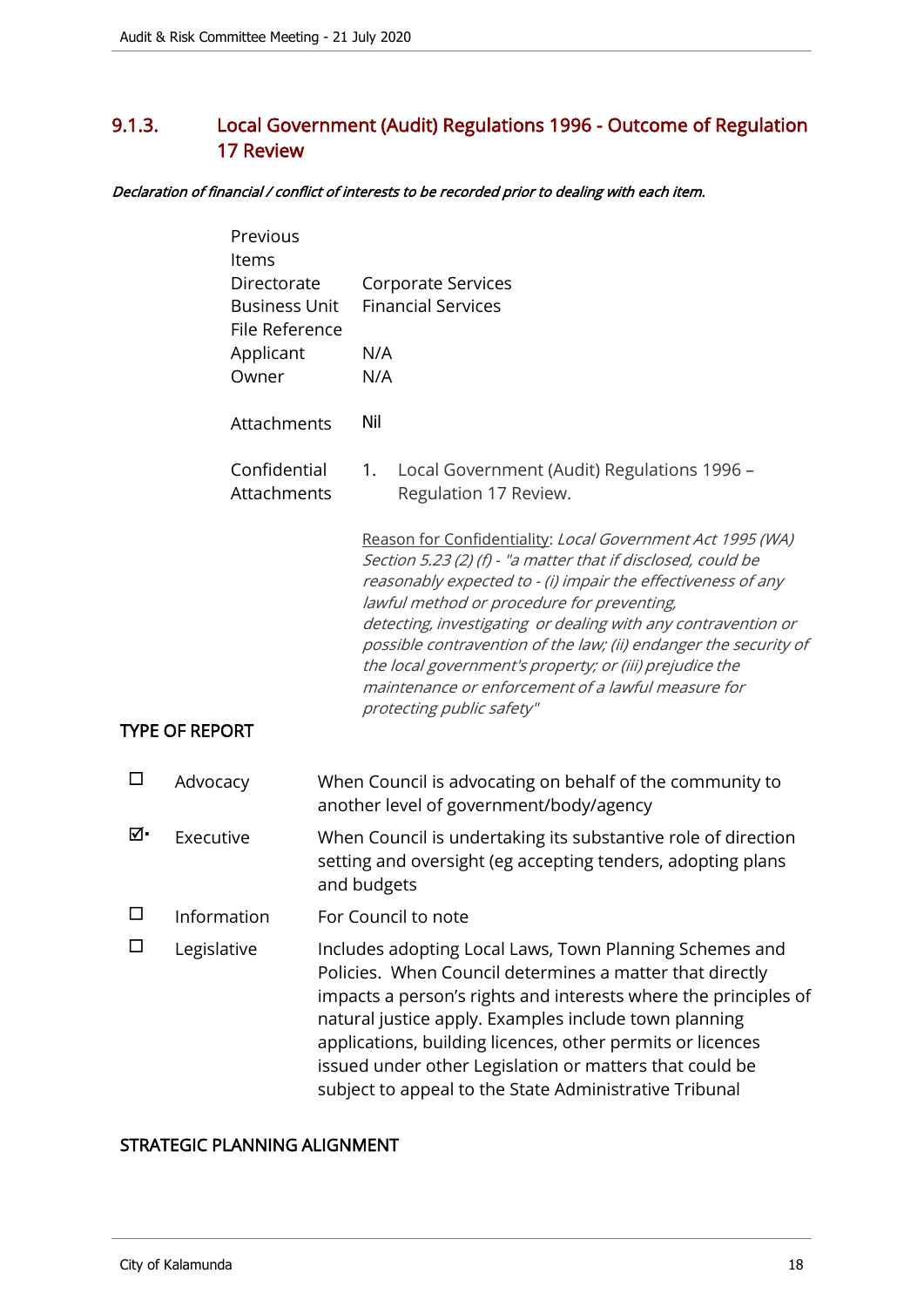Kalamunda Advancing Strategic Community Plan to 2027

# **Priority 4: Kalamunda Leads**

**Objective 4.1** - To provide leadership through transparent governance. **Strategy 4.1.1** - Provide good governance.

#### EXECUTIVE SUMMARY

- 1. The purpose of this report is to provide Council with the findings and recommendations arising out of the review undertaken pursuant to Regulation 17 of the Local Government (Audit) Regulations 1996 (Regulations).
- 2. The Regulations require the Chief Executive Officer (CEO) to review the appropriateness and effectiveness of the local government's systems and procedures in relation to risk management, internal control, and legislative compliance.
- 3. It is recommended that Council receive the findings of Regulation 17 Review.

# BACKGROUND

- 4. The r 16 of the Regulations requires the Audit and Risk Committee to review a report given by the CEO with regards to r 17.
- 5. Regulation 17 of the Local Government (Audit) Regulations 1996 states the following:

1) The CEO is to review the appropriateness and effectiveness of a local government's systems and procedures in relation to –

- (a) risk management; and
- (b) internal control; and
- (c) legislative compliance.

2) The review may relate to any or all of the matters referred to in subregulation (1)(a), (b) and (c), but each of those matters is to be the subject of a review not less than once in every 3 financial years. 3) The CEO is to report to the audit committee the results of that review

- 6. This review adds to and compliments the Internal Audit program which also conducts regular reviews of the appropriateness and effectiveness of systems and procedures.
- 7. The details of the reviews are reported to the Council through the Audit and Risk Committee recommendations.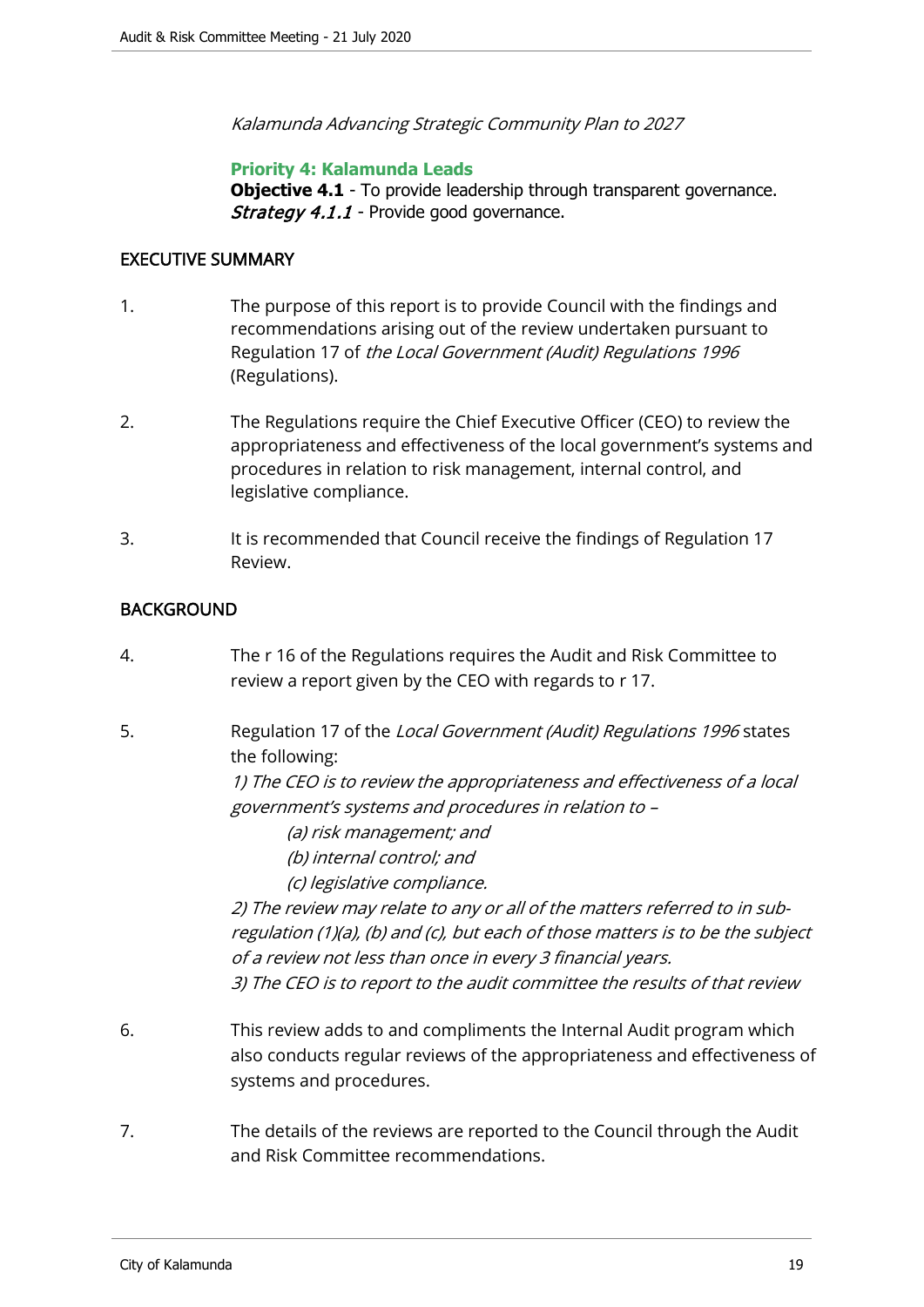8. The pervious Regulation 17 review was undertaken in 2016/17.

# DETAILS AND ANALYSIS

- 9. A review pursuant to r 17 is required every 3 financial years and is due as part of the 2019/2020 financial year.
- 10. To facilitate the overall review, the City of Kalamunda (City) has an extensive three-year Strategic Internal Audit Plan (SIAP), as approved by Council, to schedule ongoing assessments of risk management, internal controls, and legislative compliance to meet the requirements by Regulation 17.

As part of the SIAP, 24 internal audits have been completed in the last three financial years. Upon completion, internal audit reports are presented to the Audit and Risk Committee. Additionally, recommendations from Crowe (Internal Auditor) and relevant management comments are contained in a tracker document and presented to the Audit and Risk Committee a regular basis. This provides the Council with surety that all recommendations are followed up and actioned appropriately

11. The risk management, internal control, and legislative compliance systems of the City were reviewed, tested and a report of the findings and recommendations has been prepared for the Audit and Risk Committee on the appropriateness and effectiveness of the internal control environment (Attachment 1).

# APPLICABLE LAW

12. Local Government Act 1995 Local Government (Audit) Regulations 1996

# APPLICABLE POLICY

13. Nil.

# STAKEHOLDER ENGAGEMENT

- 14. The review were discussed with relevant business unit managers and have been reviewed by the City's Executive Management Team.
- 15. No community consultation is required for this review.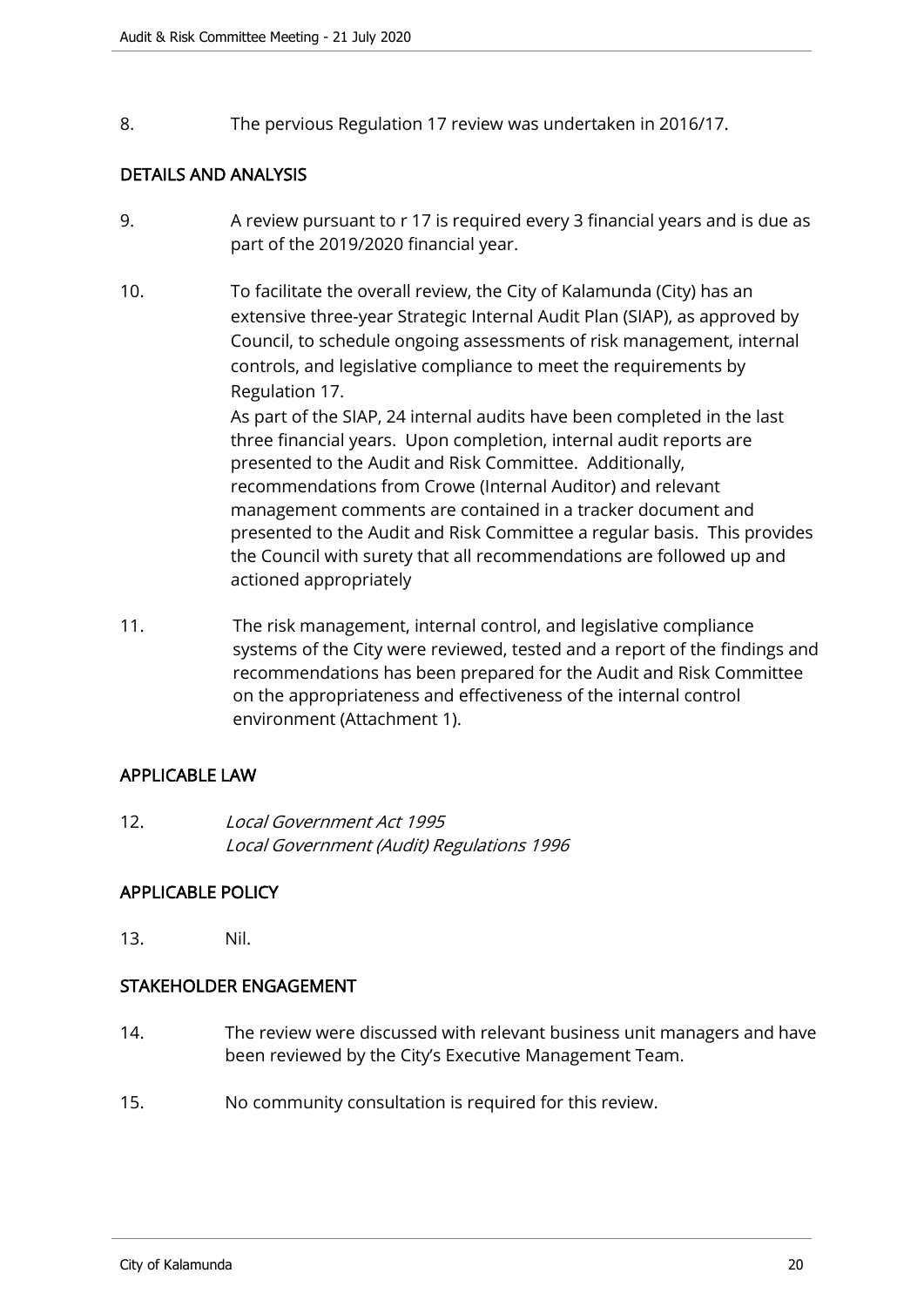# FINANCIAL CONSIDERATIONS

16. The cost of this review and the Internal Audit program is provisioned within the City's annual budget.

# **SUSTAINABILITY**

#### Social Implications

17. Nil.

#### Economic Implications

18. Nil.

#### Environmental Implications

19. Nil.

#### RISK MANAGEMENT

| 20. | Risk: Failure to undertake the review as required by the legislation.   |            |        |  |  |  |
|-----|-------------------------------------------------------------------------|------------|--------|--|--|--|
|     |                                                                         |            |        |  |  |  |
|     | Consequence                                                             | Likelihood | Rating |  |  |  |
|     | Unlikely                                                                | Moderate   | Low    |  |  |  |
|     | <b>Action/Strategy</b>                                                  |            |        |  |  |  |
|     |                                                                         |            |        |  |  |  |
|     | Ensure that the Internal Audit Plan provides for ongoing assessments of |            |        |  |  |  |
|     | (a) risk management; and                                                |            |        |  |  |  |
|     | (b) internal control; and                                               |            |        |  |  |  |
|     | (c) legislative compliance,                                             |            |        |  |  |  |
|     | to facilitate completion of the r 17 review.                            |            |        |  |  |  |

# **CONCLUSION**

21. The Local Government (Audit) Regulations 1996 regulation 17 review was completed in accordance with the provisions of the Local Government Act 1995, associated regulations, and the applicable policies and procedures.

Recommendations from the review are currently being implanted.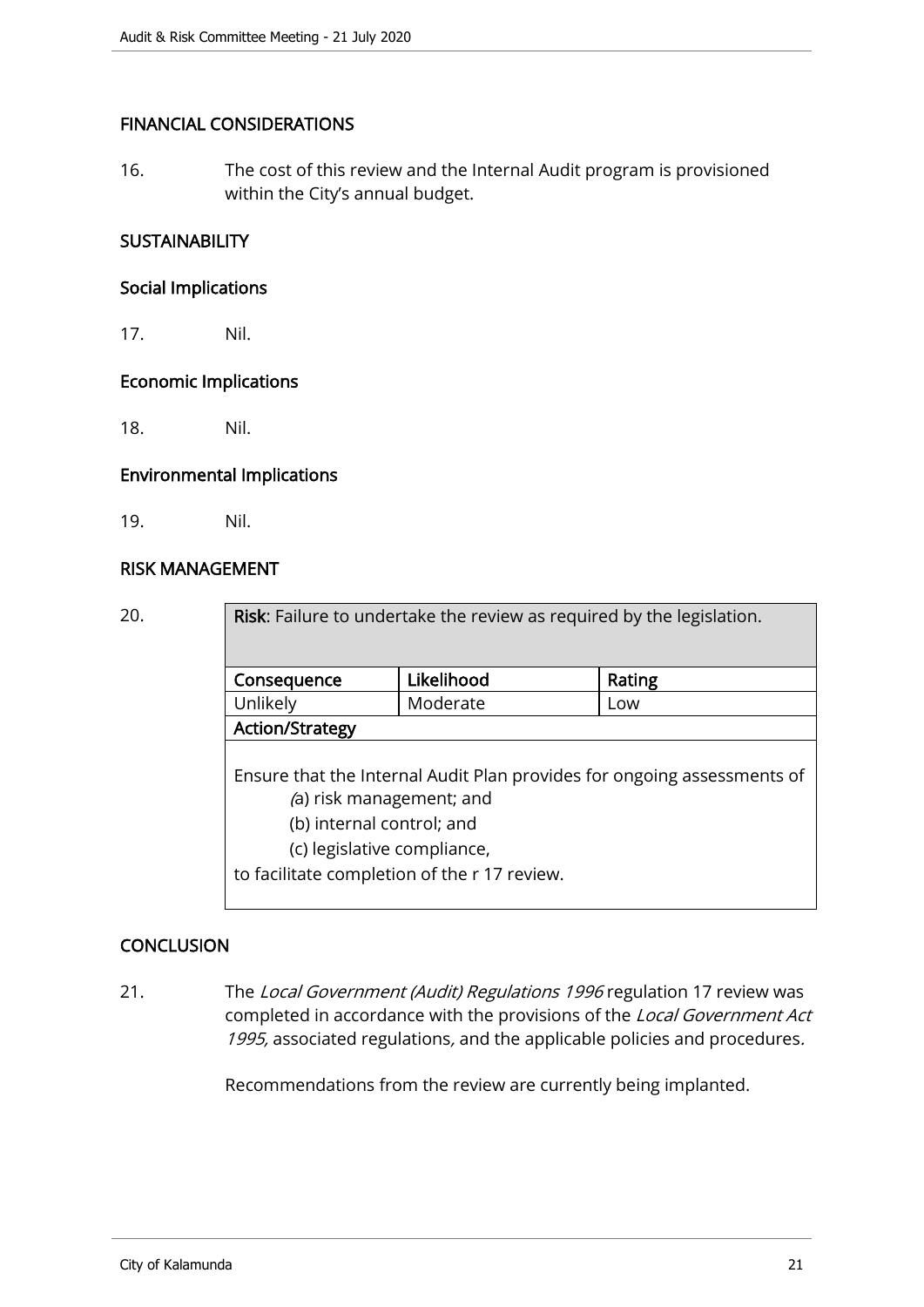# Voting Requirements: **Simple Majority**

#### RECOMMENDATION

That Council RECEIVE the outcomes of the Local Government (Audit) Regulations 1996 Regulation 17 Review (Attachment 1)